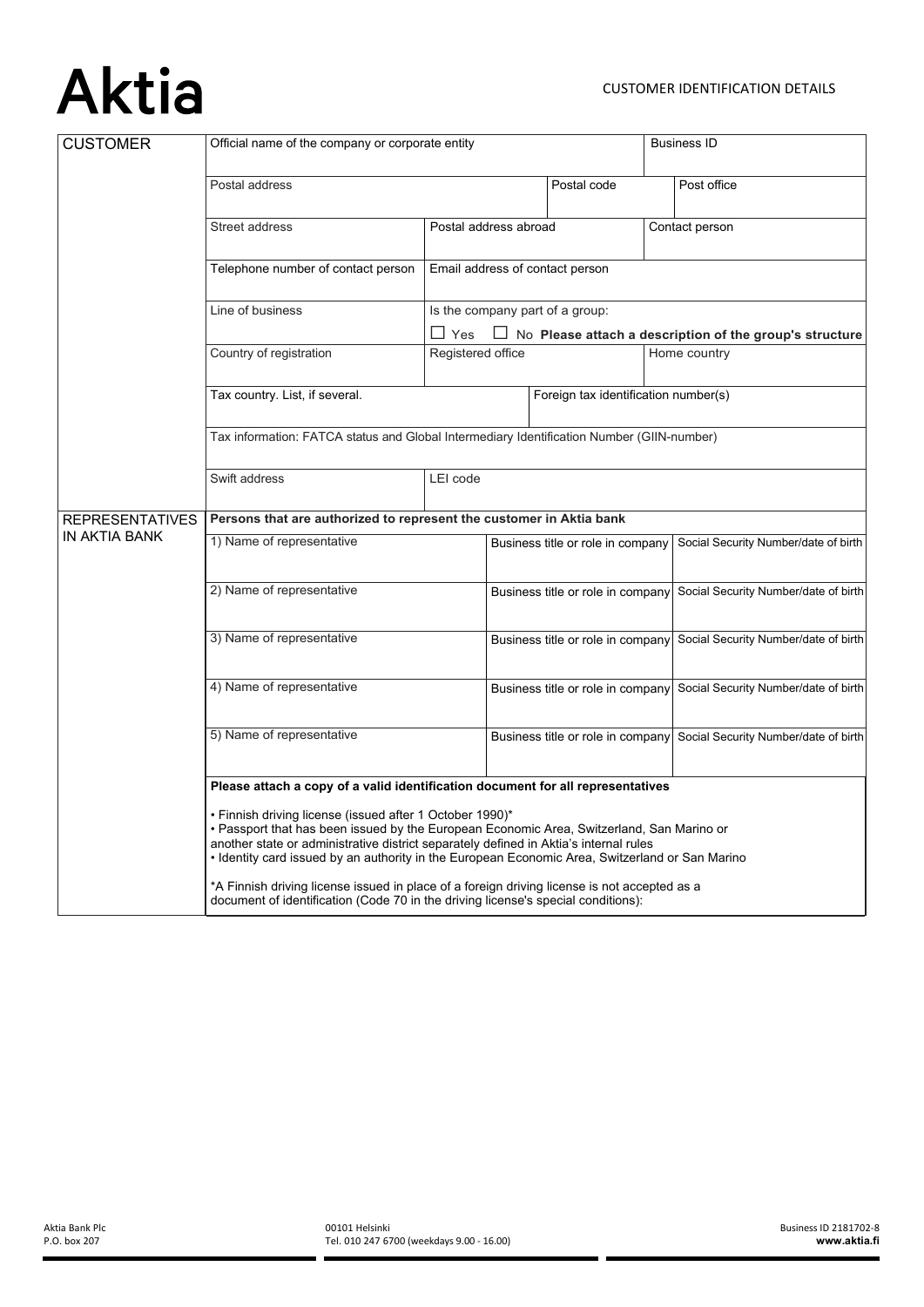| <b>COMPLIANCE</b><br>or AML                                 | Name                                                                                                                                                                                                                                     |                                                 |  |                                     |  |
|-------------------------------------------------------------|------------------------------------------------------------------------------------------------------------------------------------------------------------------------------------------------------------------------------------------|-------------------------------------------------|--|-------------------------------------|--|
| <b>OFFICER</b>                                              | Phone                                                                                                                                                                                                                                    | Email                                           |  |                                     |  |
| <b>FORM OF</b><br><b>BUSINESS</b>                           | $\Box$ Public<br>$\Box$ Private                                                                                                                                                                                                          | Stock exchange and ticker                       |  |                                     |  |
| <b>RATING</b>                                               | Rating, Moodys                                                                                                                                                                                                                           | Rating, S&P<br>Rating, Fitch                    |  |                                     |  |
| <b>REGISTRATION</b><br><b>DETAILS</b>                       | Concession granted (date)                                                                                                                                                                                                                | Concession period                               |  | Contracting authority               |  |
|                                                             | Supervisory authority                                                                                                                                                                                                                    | Contact information of the supervisor authority |  |                                     |  |
| <b>ESTIMATE OF</b><br><b>PAYMENT</b><br><b>TRANSACTIONS</b> | Please provide estimates of your company's payment transaction volumes in Aktia bank. If the actual<br>payment transaction volumes differ significantly from the reported volumes, Aktia bank may ask you to<br>provide further details. |                                                 |  |                                     |  |
| <b>IN AKTIA BANK</b>                                        | Payment transactions within EEA (The European Economic Area) in Euro                                                                                                                                                                     |                                                 |  |                                     |  |
|                                                             | Outbound<br>payments/month<br>Euro/month__________________________                                                                                                                                                                       |                                                 |  |                                     |  |
|                                                             | Inbound                                                                                                                                                                                                                                  | payments/month ___________                      |  | Euro/month                          |  |
|                                                             | Payment transactions outside EEA (Europeiska ekonomiska samarbetsområdet)<br>Inside Finland and the EEA in other currencies than Euro<br>Outside Finland and the EEA in Euros and other currencies.<br>$\bullet$                         |                                                 |  |                                     |  |
|                                                             |                                                                                                                                                                                                                                          |                                                 |  |                                     |  |
|                                                             |                                                                                                                                                                                                                                          |                                                 |  |                                     |  |
|                                                             | Outbound                                                                                                                                                                                                                                 | payments/month ___________                      |  | Euro/month_________________________ |  |
|                                                             | Inbound                                                                                                                                                                                                                                  | payments/month __________<br>Euro/month         |  |                                     |  |
|                                                             | To which countries outside Finland does your company make payments transactions and from which countries<br>outside Finland does your company receive payment transactions?                                                              |                                                 |  |                                     |  |
|                                                             |                                                                                                                                                                                                                                          |                                                 |  |                                     |  |
|                                                             | For what type of situations does your company need foreign payment transactions?                                                                                                                                                         |                                                 |  |                                     |  |
|                                                             |                                                                                                                                                                                                                                          |                                                 |  |                                     |  |
|                                                             |                                                                                                                                                                                                                                          |                                                 |  |                                     |  |
|                                                             | Name your company's most important trade partners and affiliates in foreign payment transactions                                                                                                                                         |                                                 |  |                                     |  |
|                                                             |                                                                                                                                                                                                                                          |                                                 |  |                                     |  |
|                                                             |                                                                                                                                                                                                                                          |                                                 |  |                                     |  |
| The company has foreign activity:                           |                                                                                                                                                                                                                                          |                                                 |  |                                     |  |
|                                                             | $\Box$ Yes $\Box$ No                                                                                                                                                                                                                     |                                                 |  |                                     |  |

2 (5)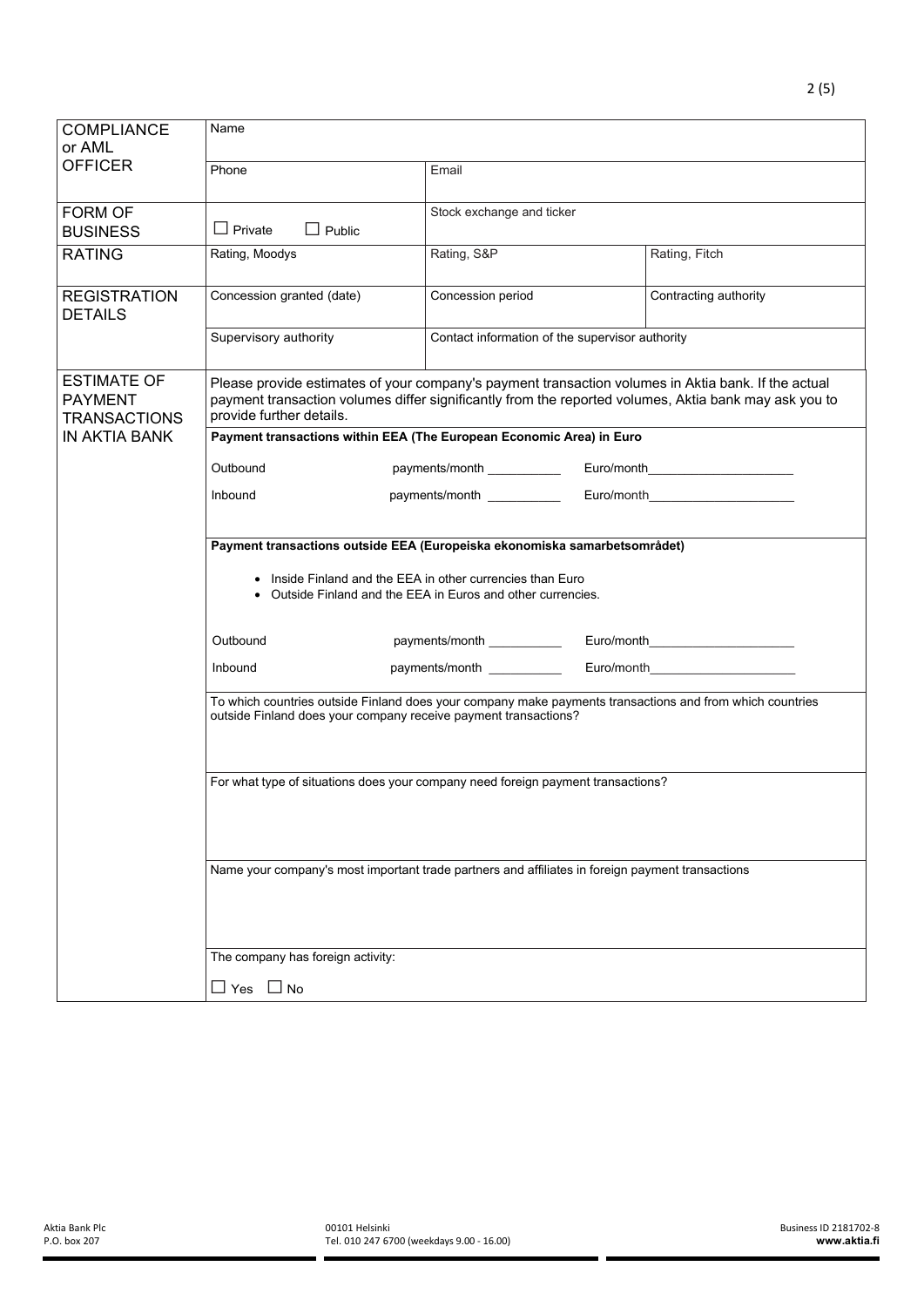|                                                             | PEP-person (fill in the attached PEP questionnaire if the<br>answer is yes)<br>$\Box$ Yes $\Box$ No<br>2) Name<br>Address<br>Citizenship<br>PEP-person (fill in the attached PEP questionnaire if the<br>answer is yes)<br>$\square$ Yes $\square$ No                                                                                                                                                                                                                          | Country of taxation               | Share of ownership (%) or votes<br>SSN/Date of birth<br>Business title or role in company<br>Foreign tax identification number<br>Share of ownership (%) or votes |  |  |
|-------------------------------------------------------------|--------------------------------------------------------------------------------------------------------------------------------------------------------------------------------------------------------------------------------------------------------------------------------------------------------------------------------------------------------------------------------------------------------------------------------------------------------------------------------|-----------------------------------|-------------------------------------------------------------------------------------------------------------------------------------------------------------------|--|--|
|                                                             |                                                                                                                                                                                                                                                                                                                                                                                                                                                                                |                                   |                                                                                                                                                                   |  |  |
|                                                             |                                                                                                                                                                                                                                                                                                                                                                                                                                                                                |                                   |                                                                                                                                                                   |  |  |
|                                                             |                                                                                                                                                                                                                                                                                                                                                                                                                                                                                |                                   |                                                                                                                                                                   |  |  |
|                                                             |                                                                                                                                                                                                                                                                                                                                                                                                                                                                                |                                   |                                                                                                                                                                   |  |  |
|                                                             |                                                                                                                                                                                                                                                                                                                                                                                                                                                                                |                                   |                                                                                                                                                                   |  |  |
|                                                             |                                                                                                                                                                                                                                                                                                                                                                                                                                                                                |                                   |                                                                                                                                                                   |  |  |
|                                                             |                                                                                                                                                                                                                                                                                                                                                                                                                                                                                |                                   |                                                                                                                                                                   |  |  |
|                                                             | Citizenship                                                                                                                                                                                                                                                                                                                                                                                                                                                                    | Country of taxation               | Foreign tax identification number                                                                                                                                 |  |  |
|                                                             | <b>Address</b>                                                                                                                                                                                                                                                                                                                                                                                                                                                                 | Business title or role in company |                                                                                                                                                                   |  |  |
|                                                             | 1) Name                                                                                                                                                                                                                                                                                                                                                                                                                                                                        | SSN/Date of birth                 |                                                                                                                                                                   |  |  |
|                                                             | If the answer to the question is No, information is not needed to be given about the actual<br>beneficiaries tax domicile countries or any tax numbers abroad.                                                                                                                                                                                                                                                                                                                 |                                   |                                                                                                                                                                   |  |  |
| <b>ACTUAL</b><br><b>BENEFICIARIES</b>                       | $\Box$ Yes $\Box$ No                                                                                                                                                                                                                                                                                                                                                                                                                                                           |                                   |                                                                                                                                                                   |  |  |
| <b>OWNERS AND</b>                                           | members of the board are usually the actual beneficiaries.<br>Over 50% of the company's revenue comes from investment activity:                                                                                                                                                                                                                                                                                                                                                |                                   |                                                                                                                                                                   |  |  |
|                                                             | If the corporation does not have an actual beneficiary based on the right to vote, ownership or actual authority the<br>actual beneficiaries are the corporation's board or active partners. For example, in associations or foundations the                                                                                                                                                                                                                                   |                                   |                                                                                                                                                                   |  |  |
| board or similar organ is an actual beneficiary.            | Information about the persons who based on ownership or on some other basis use actual authority in the customer.<br>Actual beneficiaries are private persons that directly or indirectly own more than 25% of the company or have more<br>than 25% of the corporation's right to vote. Also, a person who otherwise uses independent or decisive decisionmaking<br>power in the corporation and who has the right to dismiss the majority of the members of the corporation's |                                   |                                                                                                                                                                   |  |  |
| <b>CURRENT BANK</b><br><b>RELATIONS</b>                     | Is Aktia your company's primary bank?                                                                                                                                                                                                                                                                                                                                                                                                                                          | $\Box$ Yes                        | $\Box$ No                                                                                                                                                         |  |  |
|                                                             |                                                                                                                                                                                                                                                                                                                                                                                                                                                                                |                                   |                                                                                                                                                                   |  |  |
|                                                             | In what type of situations does your company use cash?                                                                                                                                                                                                                                                                                                                                                                                                                         |                                   |                                                                                                                                                                   |  |  |
|                                                             | $\Box$ Over 100.000 Euro/month                                                                                                                                                                                                                                                                                                                                                                                                                                                 |                                   | $\Box$ Over 100.000 Euro/month                                                                                                                                    |  |  |
|                                                             | $\Box$ 50.001-100.000 Euro/month                                                                                                                                                                                                                                                                                                                                                                                                                                               |                                   | $\Box$ 50.001-100.000 Euro/month                                                                                                                                  |  |  |
|                                                             | $\Box$ 10.001-50.000 Euro/month                                                                                                                                                                                                                                                                                                                                                                                                                                                |                                   | $\Box$ 10.001-50.000 Euro/month                                                                                                                                   |  |  |
|                                                             | $\Box$ 5001-10.000 Euro/month                                                                                                                                                                                                                                                                                                                                                                                                                                                  |                                   | $\Box$ 5001-10.000 Euro/month                                                                                                                                     |  |  |
|                                                             | $\Box$ 1001-5000 Euro/month                                                                                                                                                                                                                                                                                                                                                                                                                                                    |                                   | $\Box$ 1001-5000 Euro/month                                                                                                                                       |  |  |
|                                                             | company account monthly?<br>$\Box$ 0-1000 Euro/month                                                                                                                                                                                                                                                                                                                                                                                                                           |                                   | account monthly?<br>$\Box$ 0-1000 Euro/month                                                                                                                      |  |  |
| IN AKTIA BANK                                               | How much cash is deposited to your                                                                                                                                                                                                                                                                                                                                                                                                                                             |                                   | How much cash is withdrawn from your company                                                                                                                      |  |  |
| <b>ESTIMATE OF</b><br><b>PAYMENT</b><br><b>TRANSACTIONS</b> | Cash:                                                                                                                                                                                                                                                                                                                                                                                                                                                                          |                                   |                                                                                                                                                                   |  |  |

## **Continues on next page**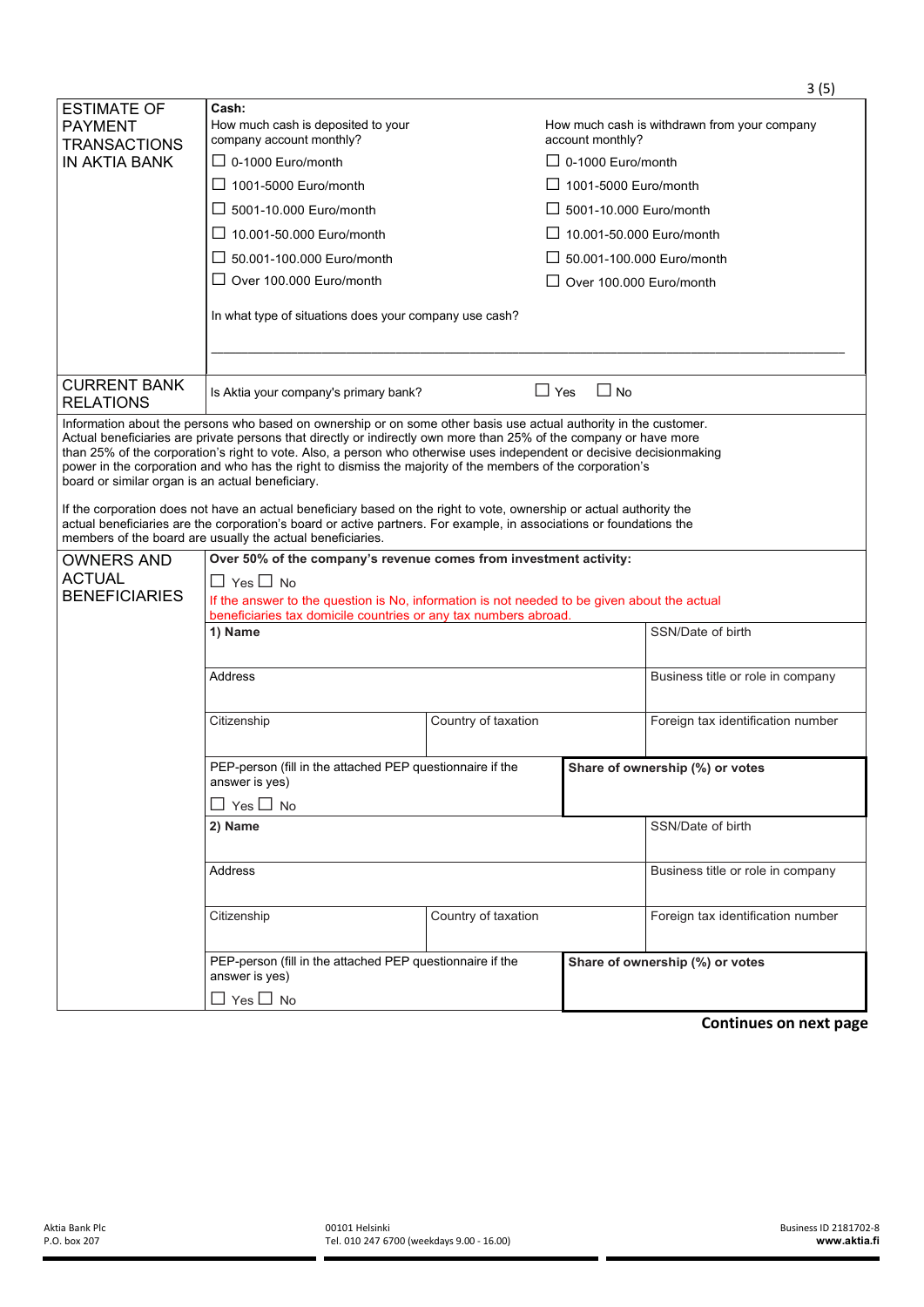|                                                            |                                                                             |                     |  | 4(5)                              |  |
|------------------------------------------------------------|-----------------------------------------------------------------------------|---------------------|--|-----------------------------------|--|
| <b>OWNERS AND</b><br><b>ACTUAL</b><br><b>BENEFICIARIES</b> | 3) Name                                                                     |                     |  | SSN/Date of birth                 |  |
|                                                            | <b>Address</b>                                                              |                     |  | Business title or role in company |  |
|                                                            | Citizenship                                                                 | Country of taxation |  | Foreign tax identification number |  |
|                                                            | PEP-person (fill in the attached PEP questionnaire if the<br>answer is yes) |                     |  | Share of ownership (%) or votes   |  |
|                                                            | $\square$ Yes $\square$ No                                                  |                     |  |                                   |  |
|                                                            | 4) Name                                                                     |                     |  | SSN/Date of birth                 |  |
|                                                            | <b>Address</b>                                                              |                     |  | Business title or role in company |  |
|                                                            | Citizenship                                                                 | Country of taxation |  | Foreign tax identification number |  |
|                                                            | PEP-person (fill in the attached PEP questionnaire if the<br>answer is yes) |                     |  | Share of ownership (%) or votes   |  |
|                                                            | $\Box$ Yes $\Box$ No                                                        |                     |  |                                   |  |
|                                                            | 5) Name                                                                     |                     |  | SSN/Date of birth                 |  |
|                                                            | <b>Address</b>                                                              |                     |  | Business title or role in company |  |
|                                                            | Citizenship                                                                 | Country of taxation |  | Foreign tax identification number |  |
|                                                            | PEP-person (fill in the attached PEP questionnaire if the<br>answer is yes) |                     |  | Share of ownership (%) or votes   |  |
|                                                            | $\square$ Yes $\square$ No                                                  |                     |  |                                   |  |
|                                                            | 6) Name                                                                     |                     |  | SSN/Date of birth                 |  |
|                                                            | <b>Address</b>                                                              |                     |  | Business title or role in company |  |
|                                                            | Citizenship                                                                 | Country of taxation |  | Foreign tax identification number |  |
|                                                            | PEP-person (fill in the attached PEP questionnaire if the<br>answer is yes) |                     |  | Share of ownership (%) or votes   |  |
|                                                            | $\square$ Yes $\square$ No                                                  |                     |  |                                   |  |
|                                                            | 7) Name                                                                     |                     |  | SSN/Date of birth                 |  |
|                                                            | <b>Address</b>                                                              |                     |  | Business title or role in company |  |
|                                                            | Citizenship                                                                 | Country of taxation |  | Foreign tax identification number |  |
|                                                            | PEP-person (fill in the attached PEP questionnaire if the<br>answer is yes) |                     |  | Share of ownership (%) or votes   |  |
|                                                            | $\square$ Yes $\square$ No                                                  |                     |  |                                   |  |

**Signature on the next page**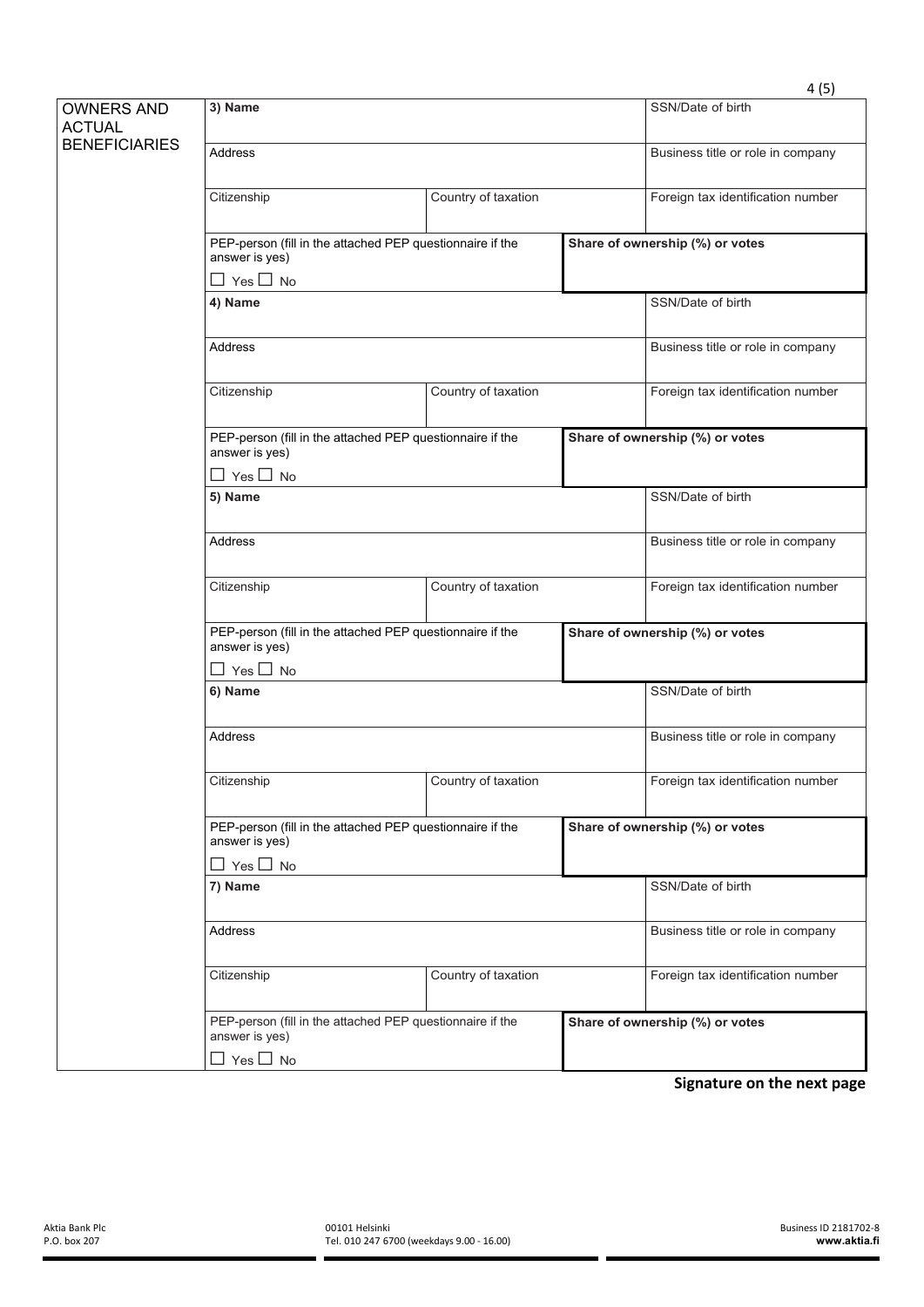## SIGNATURE AND IDENTIFICATION

I have checked the above-mentioned information and confirm that the information on the form is up-to-date. I am also aware of my obligation to provide the bank with updated information if the information given in this form changes.

\_\_\_\_\_\_\_\_\_\_\_\_\_\_\_\_\_\_\_\_\_\_\_\_\_\_\_\_\_\_\_\_\_\_\_\_ \_\_\_\_\_\_\_\_\_\_\_\_\_\_\_\_\_\_\_\_\_\_\_\_\_\_\_\_\_\_\_\_\_\_\_\_\_\_\_\_\_\_\_\_\_\_\_\_\_\_\_\_\_\_\_\_\_\_\_\_\_\_\_ Place and date Signature of the person who has the official authority to sign

## Processing of Personal Data

Aktia Bank Plc has the right to register information about natural persons, such as representatives and persons in positions with responsibility in the company in its customer register. Information can be obtained for example from public records maintained by authorities or business registers of trustworthy service providers. As a data controller, Aktia Bank Plc (hereafter bank) processes personal data according to data protection law and ensures in its operations that protection of privacy and bank secrecy are fulfilled. The bank processes personal data e.g. for customer service or management of a customer relationship, customer communications, for identifying and individualizing the customer, for marketing and for risk management and for reporting to competent authorities. The customer's identification details and other personal data can be used to prevent, detect and investigate money laundering and financing of terrorism and to bring to investigation the money laundering and financing of terrorism and the crime by means of which the property or criminal benefit that is subject to money laundering or financing of terrorism has been acquired. The bank may compare payment information to the EU:s regulation on financial sanctions or domestic and foreign authorities' or corresponding other instances' releases and directives and, if necessary, demand that the user of the payment service provides with more information about the payment. The banks and payment systems that process the payment can according to the law in the country of establishment be obligated to disclose information about the payer to authorities in different countries. More information about processing personal data can be found in the bank's privacy statement. You can read the privacy statement at www.aktia.fi/fi/yksityisyyden-suoja and at the bank's branches.